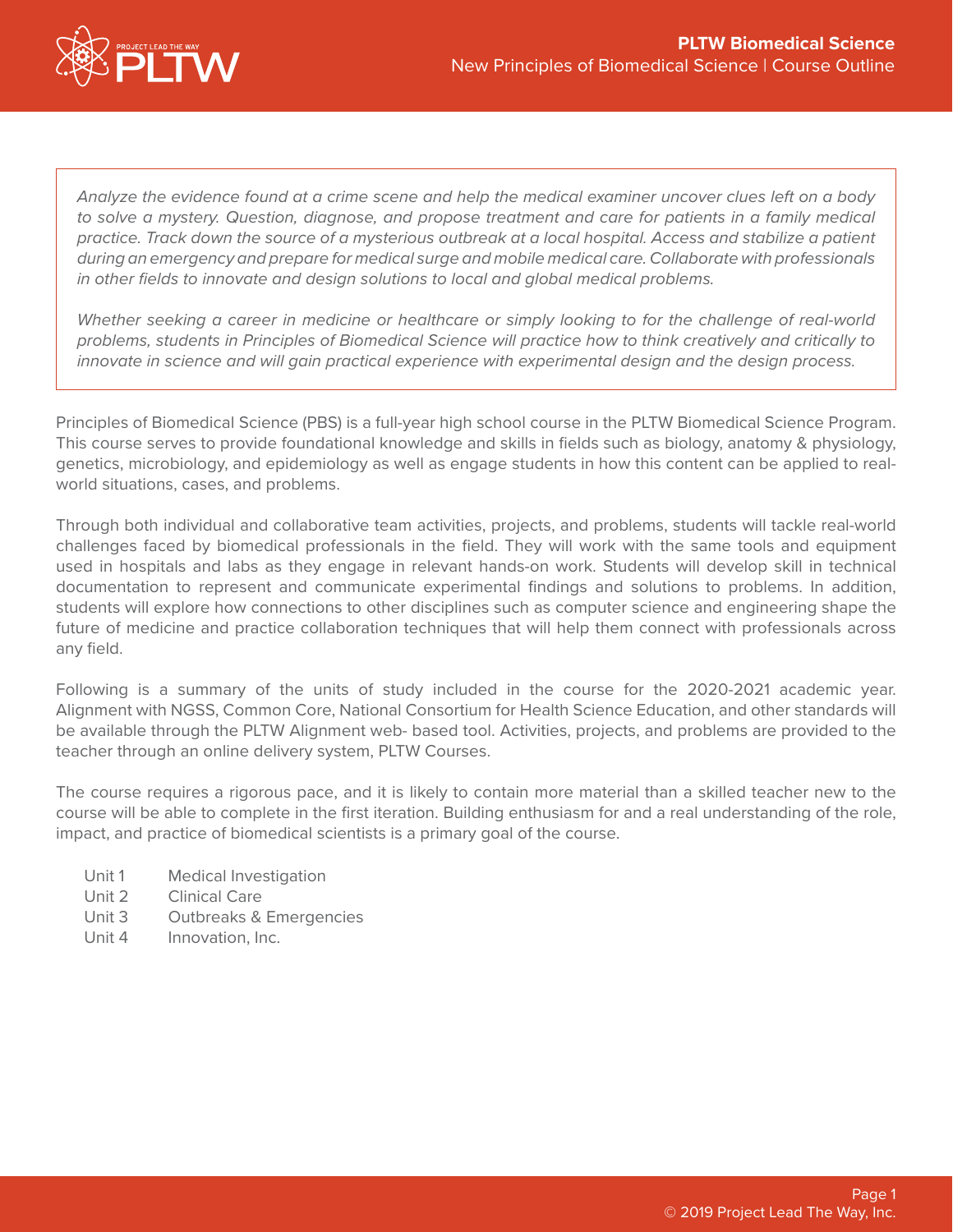

### **Unit 1: Medical Investigation**

In Unit 1 students engage in forensic science and medical examination investigations in order to: a.) explore biological and forensic science careers; b.) gain experience in experimental design and data analysis; c.) learn about biomolecules and their role in determining identity; d.) learn about human anatomy and physiology and causes of death; e.) practice synthesizing multiple forms of data to draw conclusions; and f.) work to develop professional communication skills.

### **Medical Investigation**

| Lesson 1.1 | Investigating the Scene |
|------------|-------------------------|
| Lesson 1.2 | Master the Morgue       |
| Lesson 1.3 | Open Investigation      |

### **Lesson 1.1 Investigating the Scene**

In lesson 1.1, students begin their training as medical investigators. Shadowing members of the forensic investigation team, they will document and analyze the clues left at the scene of a woman's death. A video from the police commissioner emphasizes the severity of the situation, the need for more qualified professionals to help solve these types of cases, and the need for them to get to the bottom of the case ASAP. Students will sketch the crime scene and document evidence, analyze trace evidence in the lab, analyze biometric data of interviewed suspects, as well as record a video check-in for the police commissioner – chronicling what they have learned about the case in this lesson. Students will also be introduced to experimental design as well as proper scientific documentation.

#### **Lesson 1.2 Master the Morgue**

In lesson 1.2, students shadow the medical examiner to investigate what clues the body provides about the cause and manner of death. Students explore human body system structure and function as they investigate the composition of an autopsy. They will explore the many pieces of evidence that go into determining time of death and complete toxicology testing to determine the presence of drugs or chemicals in the body of the decedent. Examining basic tissue types in the body, students will zoom in to the microscopic level for clues that can't be seen with the naked eye. Students will then explore gross anatomy as they complete an "autopsy" dissection of a preserved heart. Using what they have learned in this lesson and from the examination of evidence from the scene, students will determine the cause, mechanism, and manner of death of the decedent.

#### **Lesson 1.3 Open Investigation**

Now that students have "graduated" from their training, they will be tasked to solve a new case. They will explore a virtual crime scene, gather evidence from the scene and persons of interest, complete laboratory testing, analyze evidence to deduce what happened, and complete an autopsy report using test and examination results. In preparation for court testimony, they must create an evidence board that illustrates the case to a judge or jury.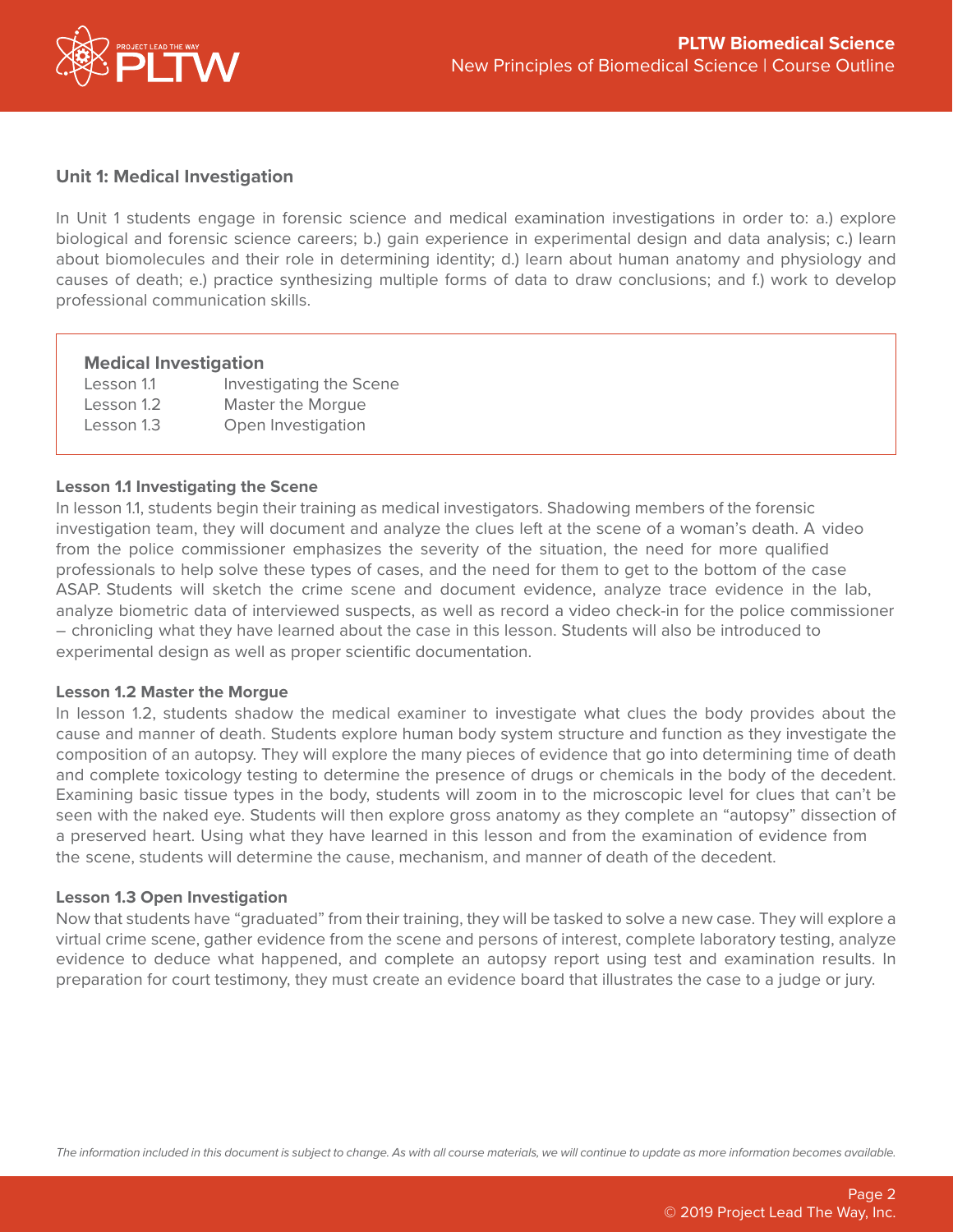

# **Unit 2: Clinical Care**

Students assume the role of different medical professionals working through the schedule of patients in a family care clinic in order to: a.) explore medical careers; b.) practice professional communication; c.) gain experience collecting, recording, and interpreting physiological data; d.) learn how to perform routine medical tests and evaluate results; e.) learn about cutting edge technologies revolutionizing healthcare; f.) understand the interconnectedness between body systems; and g.) explore the various causations and inheritance of disease.

# **Clinical Care**

| Lesson 2.1 | Talk to Your Doc     |
|------------|----------------------|
| Lesson 2.2 | Decoding a Diagnosis |
| Lesson 2.3 | New to the Practice  |

# **Lesson 2.1 Talk to Your Doc**

Students begin their day at the PLTW Total Care Clinic. Each patient they see will highlight key clinical skills as well as allow students to explore biological and physiological content. Students will explore effective questioning techniques, learn about documentation of patient data and medical history in electronic medical records, and investigate issues related to patient privacy. They will collect and analyze vital signs from a patient, investigating how each vital sign relates to the overall health and homeostasis of the body as well as how these vital signs can be used as part of clinical care and disease diagnosis. Students will interpret the results of routine bloodwork and make recommendations on ways to improve overall health and limit disease risk. Students are also introduced to telehealth, wearable devices, and remote monitoring as they simulate a virtual visit with a diabetic patient. At the end of the lesson, students will apply what they have learned to design a plan for a routine visit of a patient with a chronic health condition.

# **Lesson 2.2 Decoding a Diagnosis**

In this lesson students explore the relationship between DNA, chromosomes, genes and proteins as they work through the diagnosis of various patients in the practice. Students investigate the process of protein synthesis as they piece together how mutations are related to various health conditions. Students will also explore how abnormalities with chromosomes can contribute to disease and overall health. At the end of the lesson, students will use what they have learned to help a family interested in learning more about their genetic risk.

### **Lesson 2.3 New to the Practice**

In the problem students are tasked with helping a new patient at the PLTW Total Care Clinic. They will need to evaluate all medical evidence, question the family, record vital signs, order and evaluate bloodwork and synthesize data to make a diagnosis.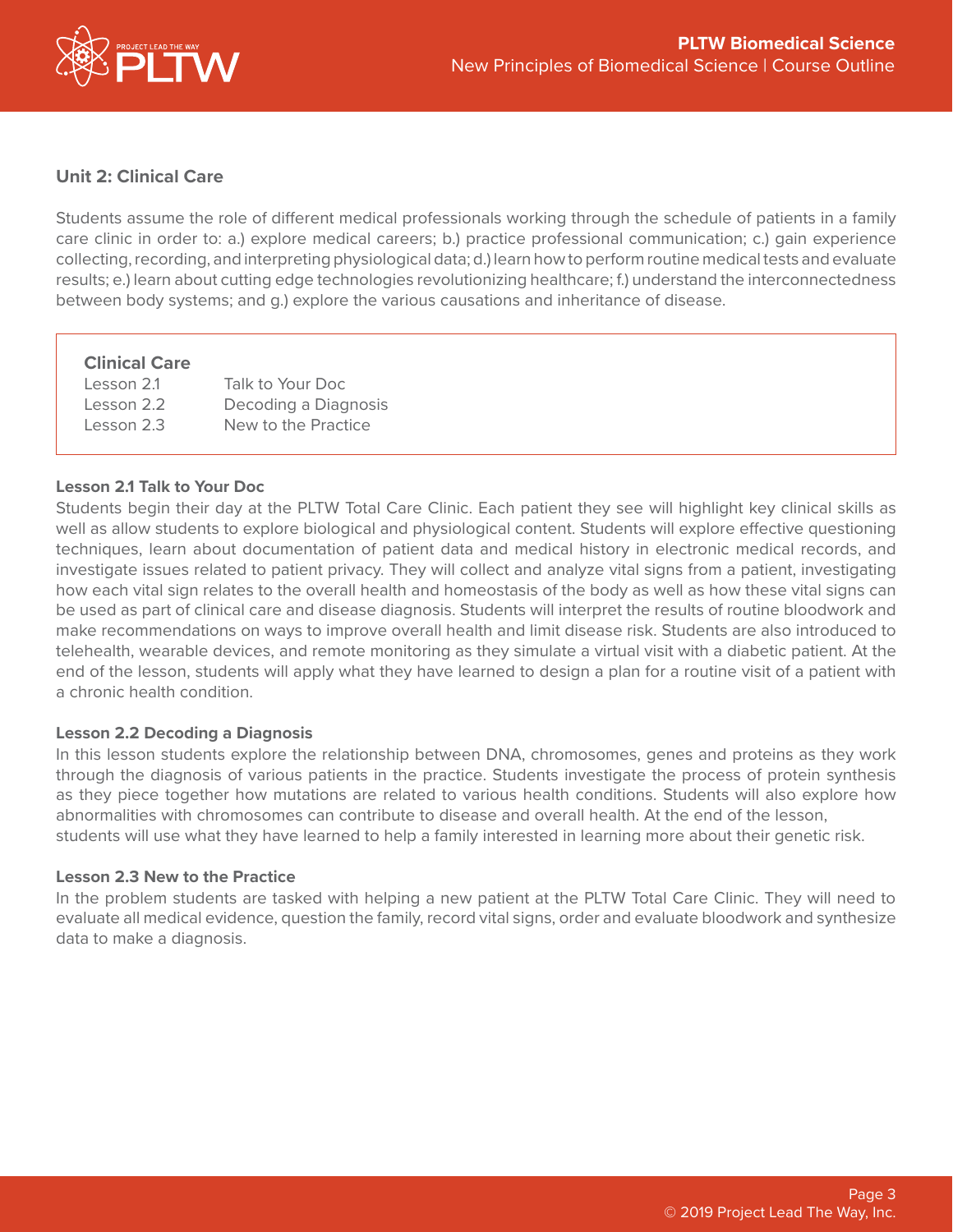

## **Unit 3: Outbreaks & Emergencies**

Working as public health officials and then as emergency responders, students are presented with a series of events they must address while exploring: a.) careers in public health, epidemiology, microbiology and emergency medicine; b.) professional communication and presentation; c.) data analysis; d.) processes by which critical medical decisions are made and acted upon; e.) processes by which patients are diagnosed with a contagious disease and by which a causative agent is identified.

### **Outbreaks and Emergencies**

| Lesson 3.1 | Nonsocomial Nightmare      |
|------------|----------------------------|
| Lesson 3.2 | <b>Emergency Response</b>  |
| Lesson 3.3 | <b>Information Sharing</b> |

### **Lesson 3.1 Nosocomial Nightmare**

In this lesson students are part of the PLTW Disease Defense Team and they have been called to the local hospital. There have been a number of hospital acquired infections and the patients are not related or in the same ward. Students are challenged to investigate the case, determine why and how patients are getting sick and design a strategy for resolving the outbreak (and preventing another one). Through their investigation, students will investigate the chain of infection, agents of disease, as well as basic structure and function of the human immune system. In the lab, students will work to identify the infectious agent that plagues the fictional hospital.

#### **Lesson 3.2 Emergency Response**

Students will now serve as part of an emergency medical response team, trained to respond when access to care is limited during accidents, natural disasters, and other mass casualty events. As they respond to an emergency in the field, students will investigate assessment and stabilization of a patient, drug delivery and metabolism, techniques to stop bleeding, and communication between medical care providers. Students will evaluate hospital protocol for medical surge during an event as well as design a mobile response facility to assist with patient triage and care.

#### **Lesson 3.3 Information Sharing**

Students will apply what they have learned in the unit as they plan the design of an app to be used to trace outbreaks, respond to emergencies (local or global), increase response efficiency in emergencies, or provide another public health function. This app can be used by medical professionals or can be designed to be used by civilians in an emergency. Students will create mock-ups of their app, modeling the interactivity and peer review each other's designs.